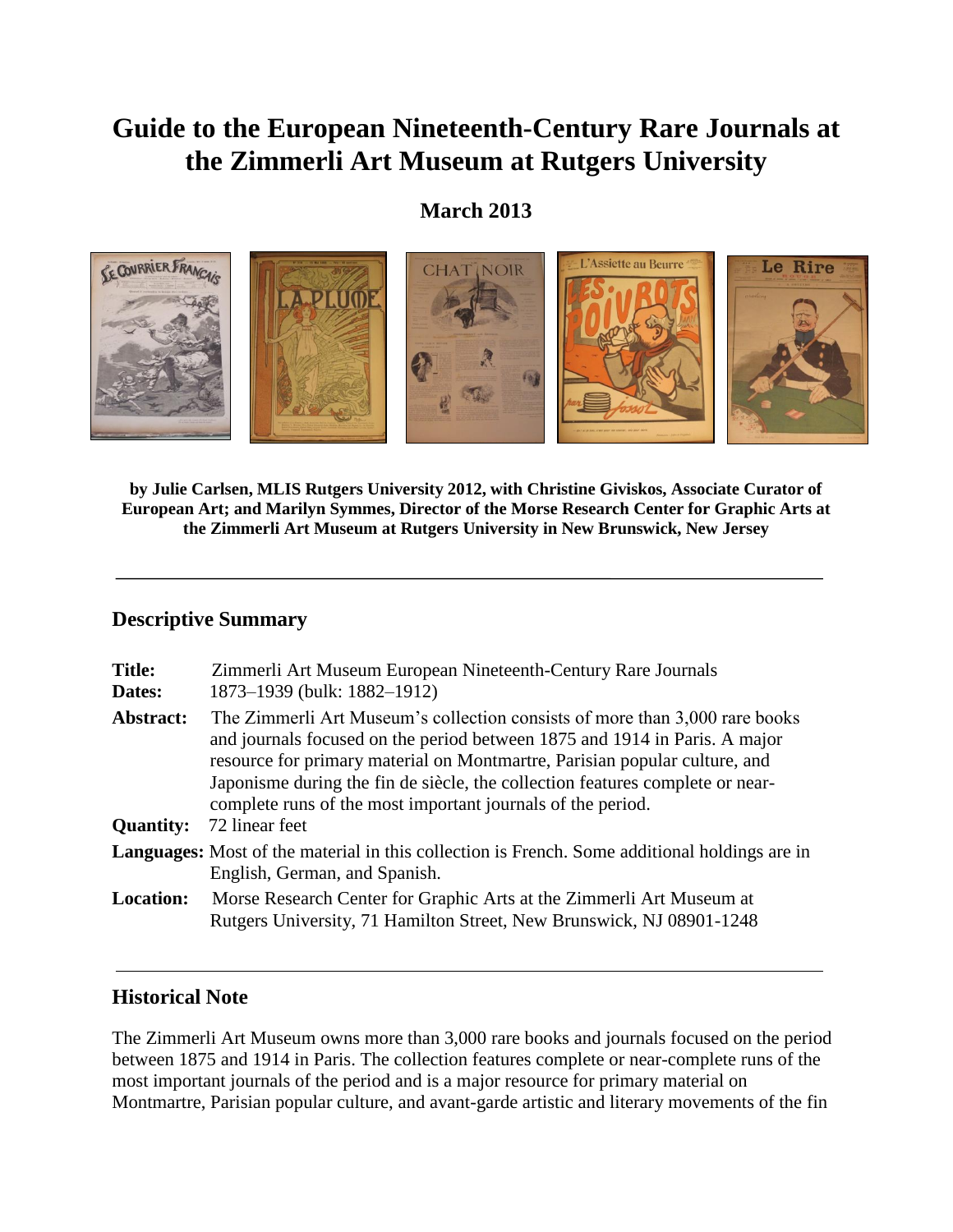de siècle. The rare book collection also includes landmarks of book illustration, including the first French edition of Goethe's *Faust* (1828) with lithographs by Eugène Delacroix, Edouard Manet's illustrations for Stéphane Mallarmé's first translation into French of Edgar Allan Poe's *The Raven* (*Le Corbeau*, 1875), and Eugène Grasset's *Quatre Fils d'Aymon* (*Four Sons of Aymon*, 1883). Also among the significant holdings is *Le Mur*, a unique "journal" of original drawings and writings created by the artists who frequented the Cabaret des Quat'z'Arts. The rare book collection complements the museum's strong holdings of late nineteenth-century graphic art.

#### **Provenance**

In 1972, the Zimmerli Art Museum (then the Rutgers University Art Gallery) began acquiring illustrated books, print albums, and nineteenth-century printmaking treatises by gift and purchase. In 1984, the museum began to build its collection of late nineteenth-century illustrated journals with purchase funds generously donated by Herbert Littman. The rare book collection grew significantly between 1985 and 1995 through the generosity of Herbert D. and Ruth Schimmel. Thanks to their major gifts of books and purchase funds, the rare book collection is often referred to as the "Schimmel Rare Book Library." Other significant contributions of books and purchase funds for the rare book collection were provided by Norma B. Bartman, Sara and Armond Fields, and David A. and Mildred H. Morse.

### **Scope and Content Note**

While the museum owns serial publications that are representative of late nineteenth-century French journals and magazines, the collection relates more closely to the Zimmerli Art Museum's art collection rather than exemplifying the range of French serial publication. Many publications were acquired because they included illustrations by artists whose works are strongly represented in the museum's collection. Additionally, the Zimmerli Art Museum's collection of rare books and journals includes formative literary works and other publications that helped shape the social, political, and historical era encompassing the careers of these artists.

### **Processing Note**

The Zimmerli Art Museum is home to over 3,000 rare books and journals. This finding aid describes the collection's rare nineteenth-century and early twentieth-century serial publications. Monographs and other non-serial publications are not represented in this document.

This finding aid provides an overview of the fifteen most prominent journals in the collection, based on quality, completeness, and importance. A complete title and date listing of the museum's rare journals is cited at the end of this document. For additional information regarding these serial publications or other rare books in the Zimmerli Art Museum's collection of rare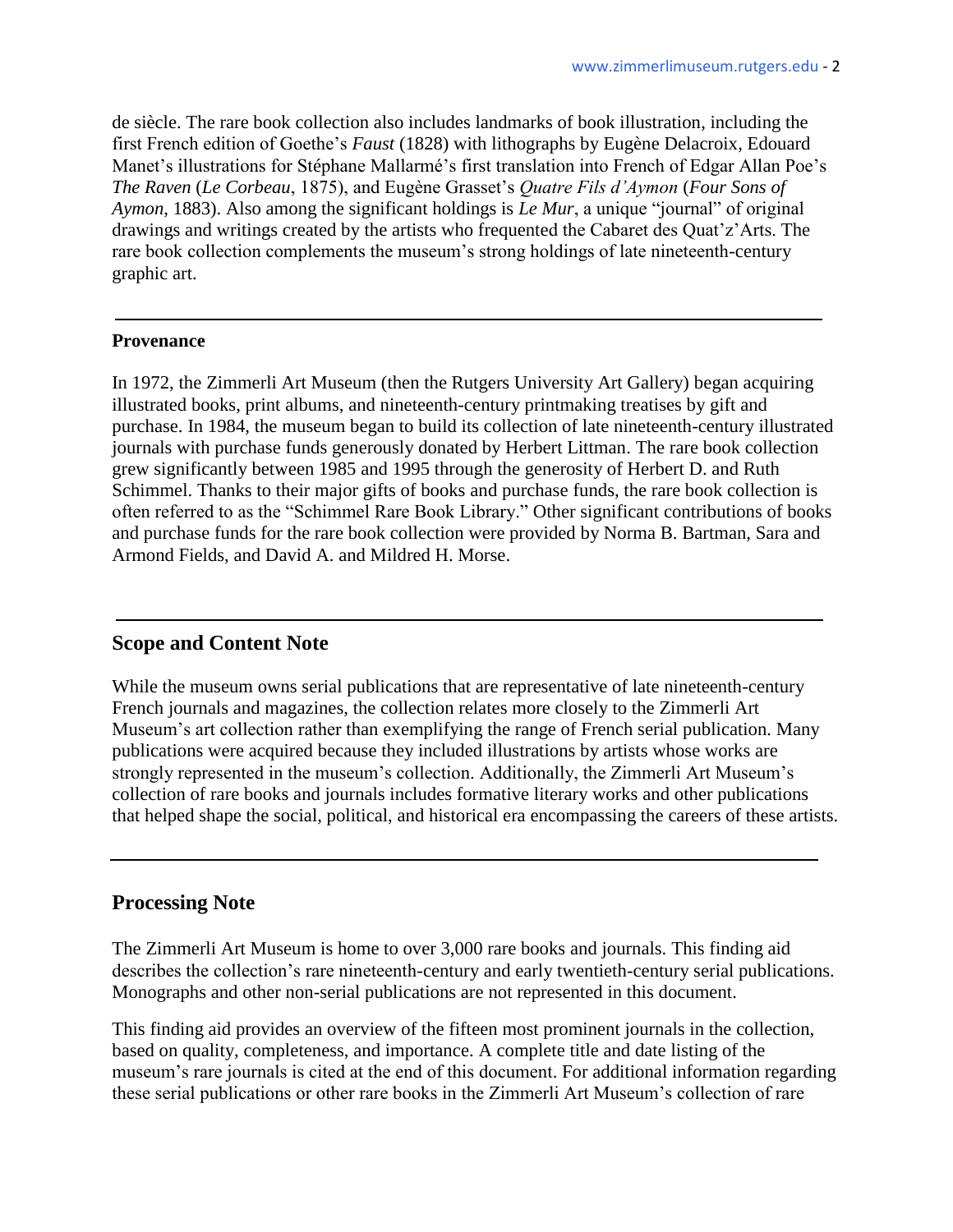books and journals, please contact the curators of the museum's Morse Research Center for Graphic Arts: [morsecenter@zimmerli.rutgers.edu.](mailto:morsecenter@zimmerli.rutgers.edu)

\_\_\_\_\_\_\_\_\_\_\_\_\_\_\_\_\_\_\_\_\_\_\_\_\_\_\_\_\_\_\_\_\_\_\_\_\_\_\_\_\_\_\_\_\_\_\_\_\_\_\_\_\_\_\_\_\_\_\_\_\_\_\_\_\_\_\_\_\_\_\_\_\_\_\_\_

### **Arrangement**

The rare journals are arranged alphabetically by series title and then chronologically for each volume within a series.

- I. *L'Assiette au beurre*, Paris: [s.n.], 1901–1909
- II. *Le Chat noir,* Paris: [s.n.], 1882–1895
- III. *Le Courrier francais*, Paris: [s.n.], 1884–1896
- IV. *L'Estampe et l'affiche*, Paris: E. Pelletan, 1897–1899
- V. *Figaro illustré*, Paris: Boussod, Valadon, et Cie., 1883–1911
- VI. *Gil Blas illustré*, Paris: [s.n.], 1891–1903
- VII. *La Jeune Belgique*, Brussels: [s.n.], 1880–1897
- VIII. *La Lanterne de Bruant*, Paris: Librairie de la caricature, 1897–1899
- IX. *Paris à l'eau forte*, Paris: R. Lesclide, 1873–1876
- X. *La Plume*, Paris: [s.n.], 1889–1914
- XI. *La Revue blanche*, Paris: Revue blanche, 1891–1903
- XII. *La Revue illustrée*, Paris: L. Baschet, 1885–1912
- XIII. *La Revue independante*, Paris: Albert Savine, 1886–1888
- XIV. *Le Rire,* Paris: F. Juven, 1894–1950
- XV. *Le Sourire*, Paris: [s.n.], 1889–1939

### **Access Points**

#### **Subject Names (Authors/Editors)**

Allais, Alphonse (French, 1854–1905) Axa, Zo d' (French, 1863–1938) Baschet, René (French,1860-1949) Boès, Karl (French, 1866-1914) Bruant, Aristide (French, 1851–1925) Clément-Janin, Noël (French, 1862-1947) Deschamps, Léon (French, 1860–after 1913) Dumas, F. G. (François Guillaume) (French, born 1847) Fénéon, Félix (French, 1861–1944)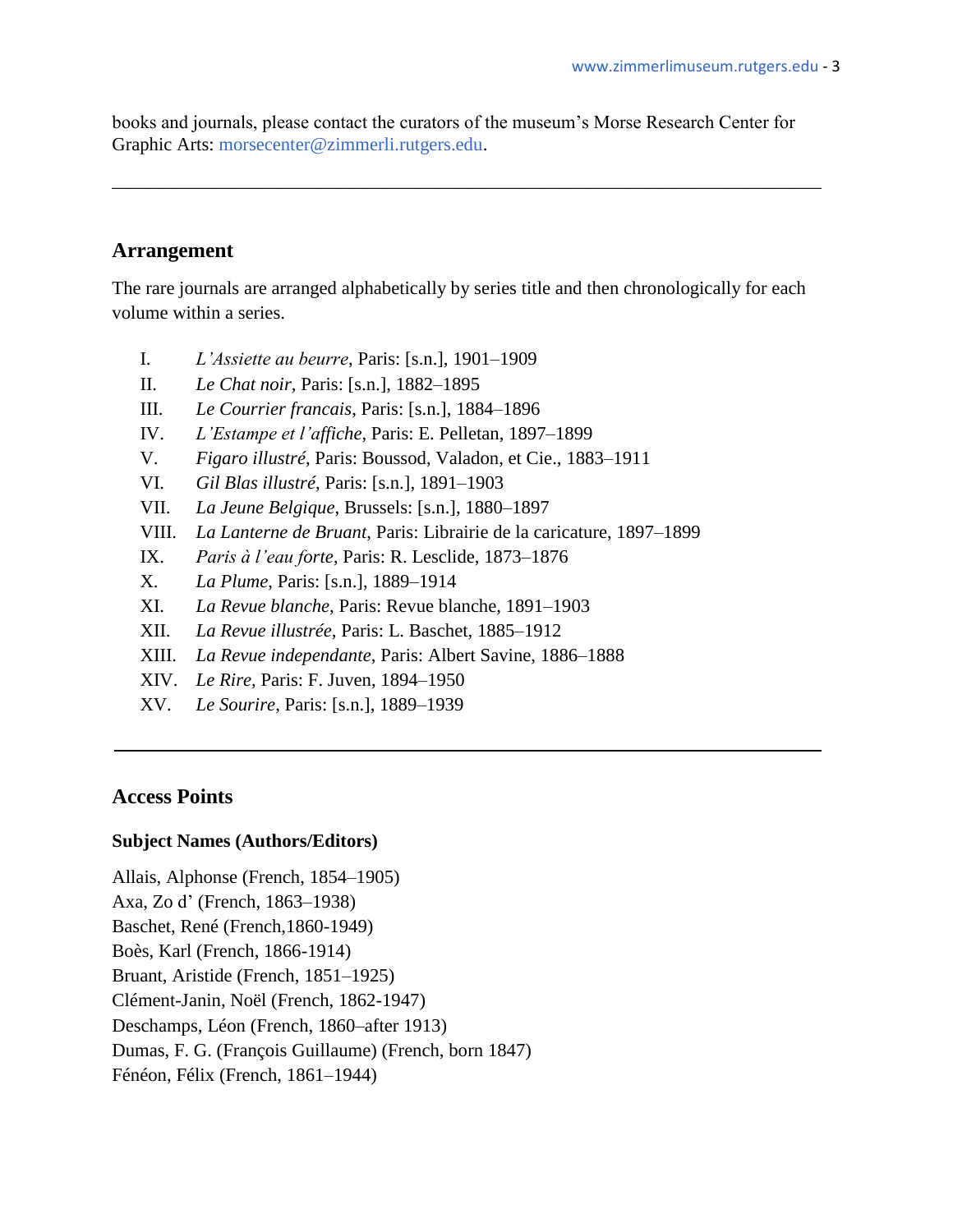Ficker, Gustave (French, life dates unknown) Jarry, Alfred (French, 1873–1907) Juven, Félix (French, 1862–1947) Lamarre, Jules (French, life dates unknown) Lesclide, Richard (French, 1825–1892) Mallarmé, Stéphane (French, 1842–1898) Mellerio, André (French, 1862-1943) Méry, Maurice (French, life dates unknown) Namur, Paul-Franz (French, born 1877) Natanson, Alexandre (French, 1867–1936) Natanson, Alfred (French, 1873-1932) Natanson, Thadée ( French, 1868–1951) Roger-Milès, L. (Léon) (French, 1859–1928) Roques, Jules (French, life dates unknown) Veber, Pierre (French, 1869–1942) Verlaine, Paul (French, 1844–1896) Waller, Max (Belgian, 1860–1889)

#### **Subject Names (Artists)**

Auriol, George (French, 1863–1938) \* Bonnard, Pierre (French, 1867–1947) Buhot, Félix Hilaire (French, 1847–1898) Cadel, Eugène (French, 1899–1932) Chéret, Jules (French, 1836–1932) Daumier, Honoré (French, 1808–1879) Delannoy, Aristide (French, 1874–1911) Delteil, Loys Henri (French, 1869–1927) \* Dumont, Augustin-Alexandre (French, 1801–1884)\* Fau, Fernand (French, 1858–ca. 191)\* Forain, Jean Louis (French, 1852–1931) Goeneutte, Norbert (French, 1854–1894) Gorguet, August François Marie (French, 1862–1927) Grasset, Eugène (Swiss, active in France, 1841–1917) Gris, Juan (Spanish, active in France, 1887–1927) Guérard, Henri Charles (French, 1846–1897) Guillaume, Albert (French, 1873–1942) Heidbrinck, Oswald (French, 1860–1914) Ibels, Henri Gabriel (French, 1867–1936)\* Jossot, Henri Gustave (French, 1866–1951) Lunel, Ferdinand (French, 1857–1933 )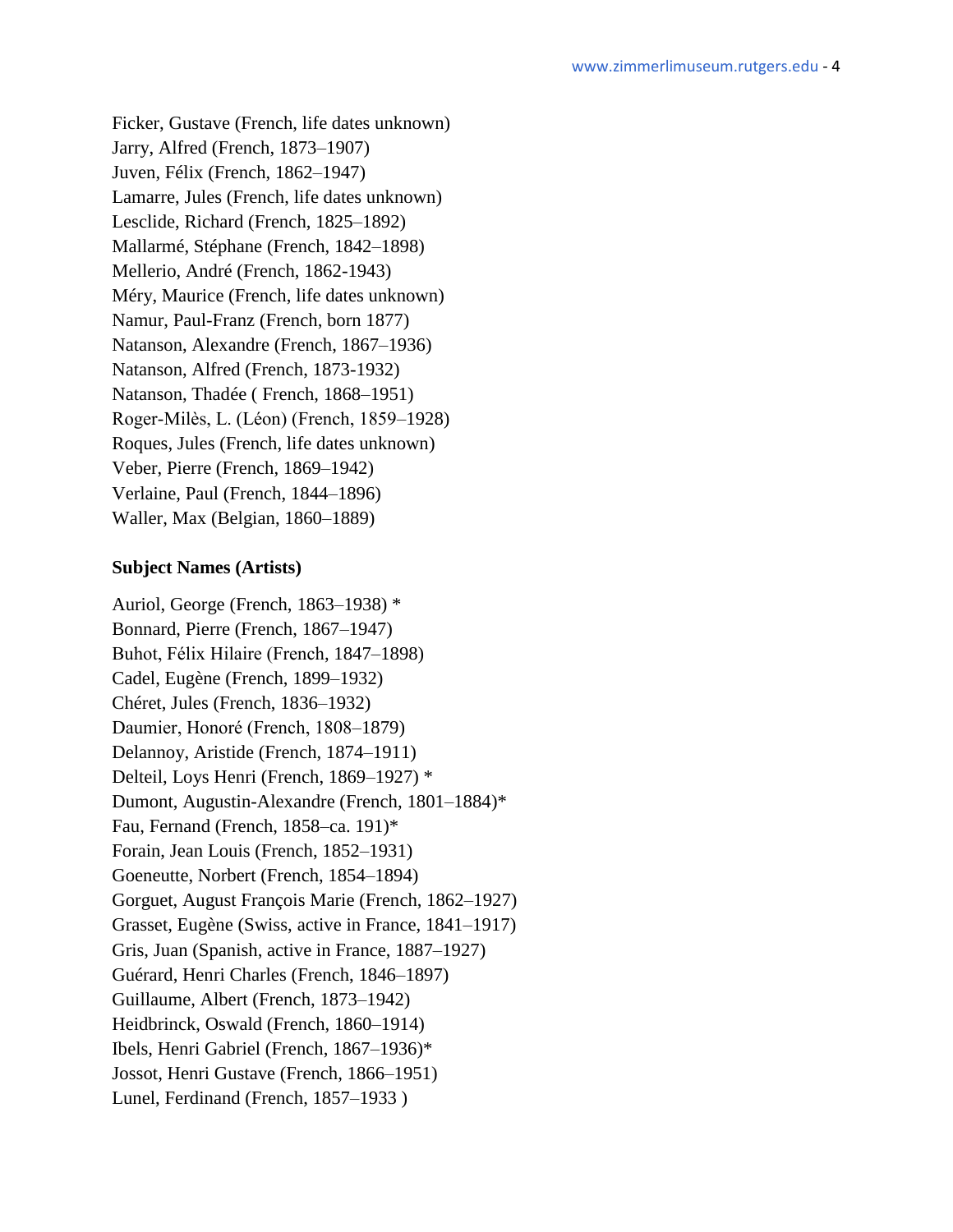Legrand, Louis (French, 1863–1951) Maindron, Ernest (French, 1838–1908) Mucha, Alphonse (Czech, 1860–1939) Morin, Louis (French, 1855–1938) Hermann-Paul (French, 1864–1940) Pille, Charles Henri (French, 1844–1897) Régamey, Frédéric (French, 1849–1925) Rivière, Henri (French, 1864–1951) Salis, Rodolphe (French, 1851–1897)\* Schwarz, Samuel (Dutch, 1876–1942)\* Somm, Henry (French, 1844–1907) Steinlen, Théophile-Alexandre (Swiss, 1865–1923) Toulouse-Lautrec, Henri de (French, 1864–1901) Vallotton, Félix (Swiss, 1865–1925) Villon, Jacques (French, 1875–1963) Vuillard, Edouard (French, 1868–1940) Willette, Adolphe (French, 1857–1926)

\* Artists who also contributed as an author/editor are marked with an asterisk.

### **Subject Names (Corporate Bodies)**

Cabaret des Quat'z'Arts Chat Noir

# **Administrative Information**

### **Access and Use Restrictions**

The Zimmerli Art Museum's rare books and journals are available for research by advance appointment only, Tuesdays through Thursdays, 10:30–4:30. To make an appointment, please contact the Morse Research Center for Graphic Arts, Zimmerli Art Museum at Rutgers University: [morsecenter@zimmerli.rutgers.edu.](mailto:morsecenter@zimmerli.rutgers.edu)

### **Preferred Citation**

For more information on the preferred citation for this collection, please contact the Morse Research Center for the Graphic Arts, Zimmerli Art Museum at Rutgers University: [moresecenter@zimmerli.rutgers.edu](mailto:moresecenter@zimmerli.rutgers.edu)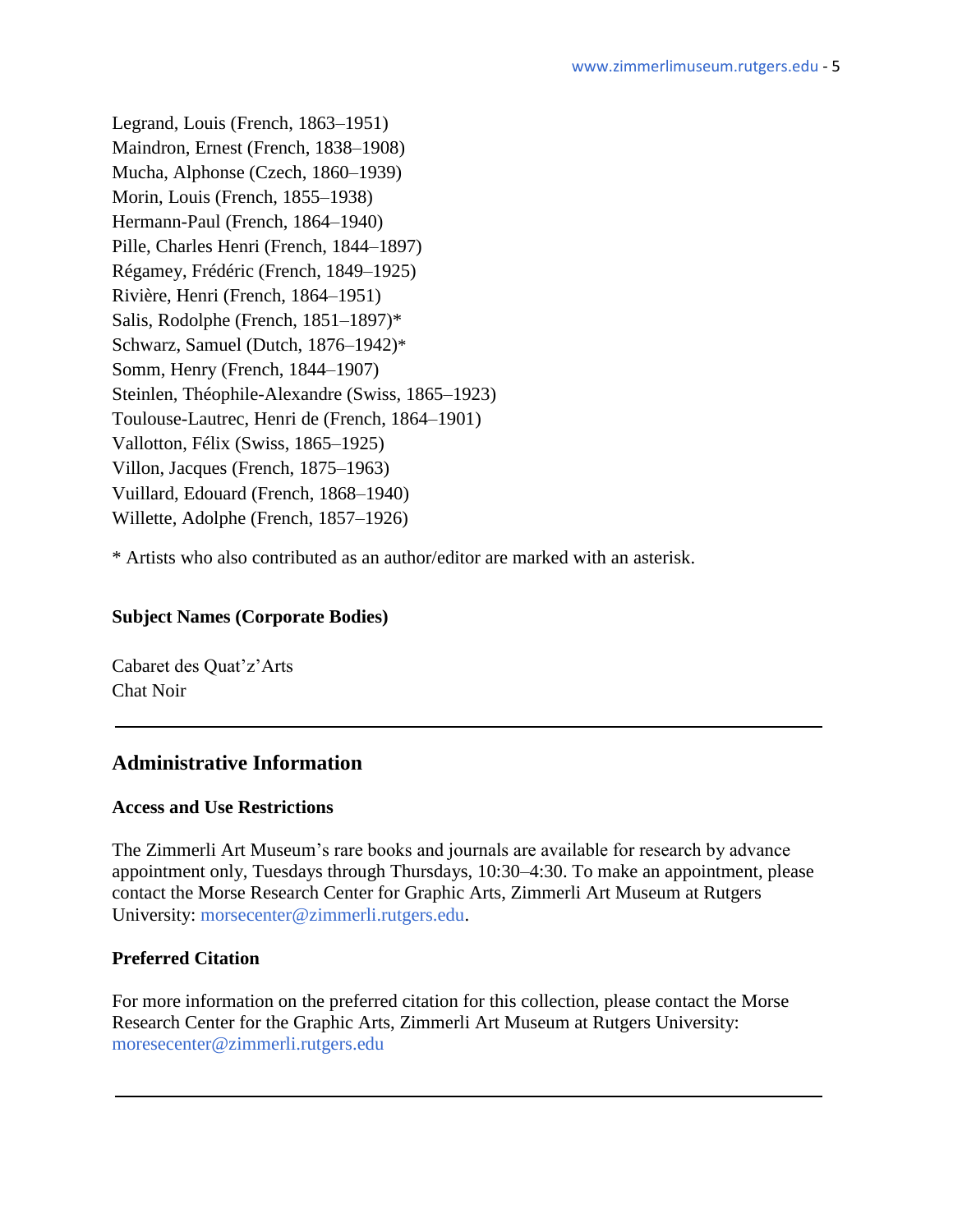# **Series Description**

### **I.** *L'Assiette au beurre***, Paris: [s.n.], 1901–1912**

*L'Assiette au beurre* was a satirical print journal, edited by Samuel Schwarz and issued weekly 1901–12. The average issue consists of twenty-five full-page color illustrations with minimal text.

Created by collaborative young artists, this journal was intended for a well-to-do bourgeois reader and was critical of the Parisian elite. It was famous in its day for both satirical commentaries and impressive artwork; each individual issue presents a social or political theme/subject/focus in its illustrations, such as the army, women's suffrage, the French colonies, etc. Some issues were illustrated by a single artist, while others include illustrations by several artists.

### **Zimmerli Art Museum:**



(April 4, 1901–March 20, 1909) 1986.0978–1986.0983

Six volumes of bound periodicals in custom binding containing all the issues from April 1901 through March 1909. The Zimmerli Art Museum also has thirty-four unbound issues.

### **II.** *Le Chat noir***, Paris: [s.n.], 1882–1895**

*Le Chat noir* was a French serial publication issued weekly on Saturdays that was founded, edited, and published by Rodolphe Salis after his cabaret of the same name. Typical issues consist of four pages with at least one full-page black and white illustration.

*Le Chat noir* was a satirical journal created collaboratively by authors and artists associated with the Chat Noir cabaret founded by Salis at 84, boulevard Rochechouart, in Montmartre in 1881. The same cover illustration by Henri Pille appeared on each issue, which featured articles about contemporary Parisian political and social life.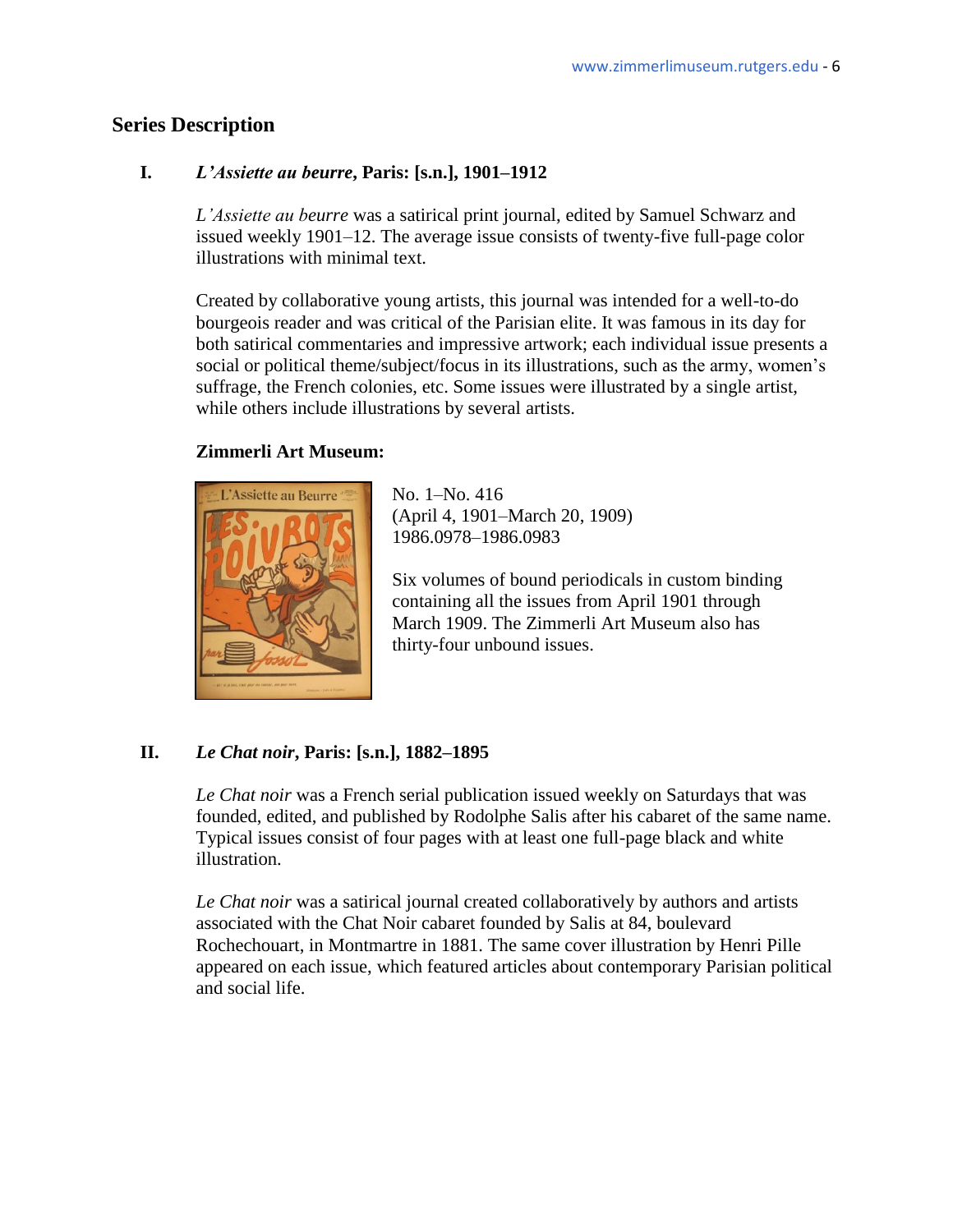

 $1<sup>re</sup>$  Année– $14<sup>e</sup>$  Année, No.  $1-N$ o. 688 (January 1882–October 1895) 1995.0226.001–1995.0226.0688

> Four boxes of unbound periodicals comprising the entire run of *Le Chat noir*, except for issue no. 208 (1886) and issues no. 371 and no. 378 (1889). Additionally, the Zimmerli Art Museum owns volumes of bound issues and one box of unbound issues, all being duplicates.

### **III.** *Le Courrier français: Littéraire, beaux-arts, théâtre, médicine, finance,* **Paris: Jules Roques, 1884–1914**

*Le Courrier français* was a French serial publication issued weekly on Sundays. It was founded, edited, and published by Jules Roques. Issues printed between 1884 and 1886 are eight pages in length, except for special and themed issues. Beginning in 1887, the length of each typical individual issue was extended to twelve pages.

Included in many -- though not all -- of the issues are loosely inserted supplementary illustrations. Supplements often consist of reproductions of illustrations from earlier issues or special themed issues, as well as major posters that advertised related social events, such as the *Courrier français's* exhibition at the Eiffel Tower. The Zimmerli Art Museum's supplementary illustrations have been bound in the individual issues in which they originally appeared.

The publisher of *Le Courrier français* also produced special issues that were longer, more elaborate, and often thematic. Often profusely illustrated, these issues range in length from eight to twenty-four pages. These issues include *La Charité* (1885)*, L'Éventail* (1889), and *Centenaire de M. Chevreul* (1886), among others. *Le Courrier français* published at least one special issue each publication year, and, on occasion, more than one.

### **Zimmerli Art Museum:**



1<sup>re</sup> Année–13<sup>e</sup> Année, No. 1–No. 52 (November 16, 1884–December 29, 1896) 1988.0012.001–1988.0012.012

 Twelve volumes of bound periodicals in blue marble binding. The Zimmerli Art Museum's collection includes an almost complete run of issues from the journals' first thirteen years, including all of the supplementary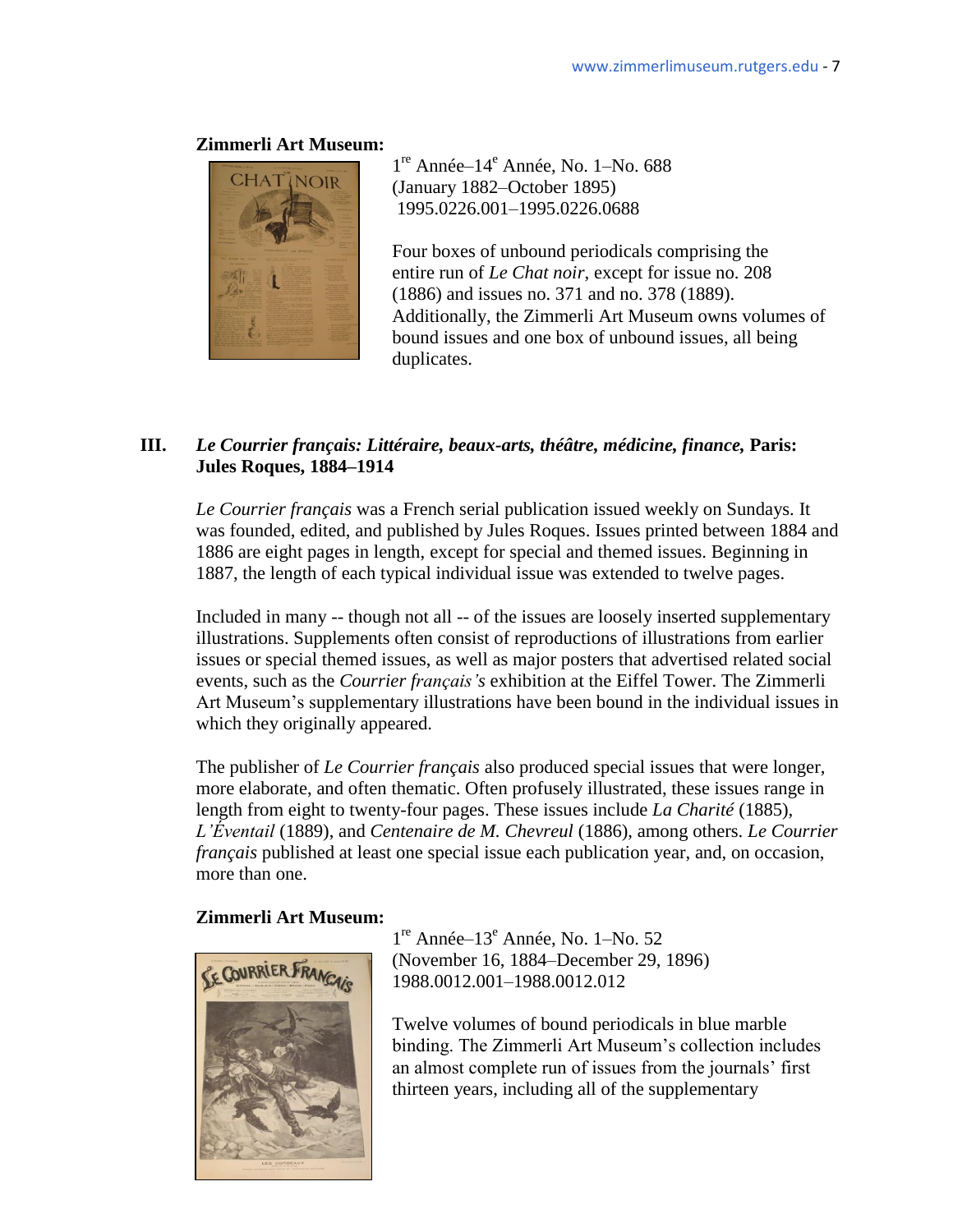plates by Jules Chéret and other artists. Additionally, the Zimmerli Art Museum has nine unbound issues, including four duplicates, one issue from 1897 and four miniature, undated issues.

#### **IV.** *L'Estampe et l'affiche: Revue d'art***, Paris: E. Pelletan, 1897–1899**

*L'Estampe et l'affiche* was a monthly serial art review, edited by Noël Clément-Janin and André Mellerio and published by Édouard Pelletan. Issued on the fifteenth of each month, this journal was twenty pages long with colored paper covers. Annually, the publisher sold bound volumes that contained all the year's issues with an additional title page, plus an index of the essays, engravings, and artists reviewed in each issue.

Being a publication about prints and posters in late nineteenth-century France, *L'Estampe et l'affiche* played an important role in the field of color lithography by encouraging and critically examining contemporary poster art. The individual journal issues contain reproductions of major posters, descriptions of various collections, and reviews of exhibitions.

#### **Zimmerli Art Museum:**



1<sup>re</sup> Année-3<sup>e</sup> Année, No.1-No.12 (March 15, 1887–December 15, 1889) 1992.0387.001–1992.0387.003

 Three volumes of bound periodicals in marble binding. The Zimmerli Art Museum owns all thirty-six issues of this short lived publication, all being in excellent condition. The Zimmerli Art Museum's volumes include the title pages of the individual issues, as well as the indexes that appeared in the annual editions.

### **V.** *Figaro illustré***, Paris: Boussod, Valadon et Cie., 1883–1911**

*Figaro illustré* was a French serial publication. Originally an annual periodical, only one issue was produced each publication year from the journal's beginning in 1883 through its seventh year in 1889. In 1890, the journal began its second series and started publishing monthly issues. The second series ran through 1911.

A typical issue is thirty pages long with a color illustration as the front cover. Each issue is filled with illustrated stories and articles and contains either two *sur blanc*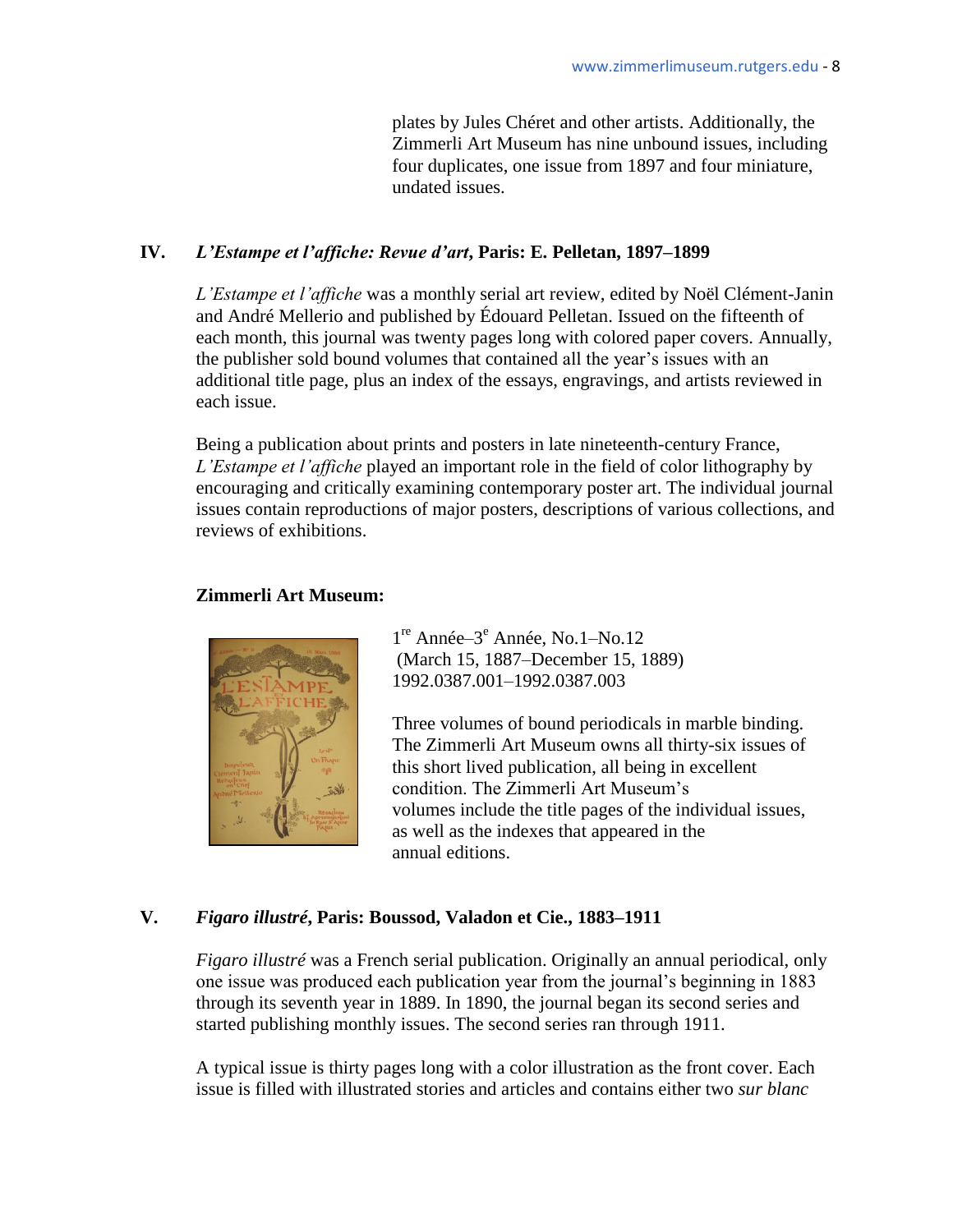literally "on white," meaning without text on the verso) plates or one two-plate *sur blanc* illustration. Some of the earlier issues are supplemented with two pages of illustrated musical scores and accompanying lyrics.

Beginning in 1896, individual issues were supplemented with *Les Chroniques du Mois,* a short compilation of articles related to contemporary social events and trends and ranging in length from four to ten pages. In the Zimmerli's *Figaro Illustré*  collection*,* the *Chroniques du Mois* are bound into the volumes after the individual issues.

#### **Zimmerli Art Museum:**



*deuxième série*, No. 1–No. 237 (April 1890–December 1909) 2001.0368.001–2001.0368.020

> The Zimmerli Art Museum owns an almost complete run of the first nineteen years of the second series (1890– 1909); the issues from 1898 and the January–March 1890 issues are missing. The Zimmerli Art Museum also owns *Figaro-Exposition: Supplement du figaro illustré, 15 April 1889*, a *hors-série* issue from *Figaro illustré*'s first series about the 1889 World's Fair in Paris, and a bound volume of duplicate copies of the 1893 issues.

### **VI.** *Gil Blas illustré***, Paris: [s.n.], 1891–1903**

*Gil Blas illustré* was a weekly serial publication founded in 1891 as a supplement to the journal *Gil Blas*, which takes its name from the novel by Alain-René Le Sage (1715–1735). *Gil Blas illustré* eventually became its own publication and enjoyed some success, but it abruptly ended in August 1903 before the end of its publication year in June 1904–leaving serialized stories unfinished.

The average individual issue is eight pages long with color illustrations on both the front and back covers. Additionally, each issue contains at least one full-page color illustration and one full-page black and white illustration. Many contain songs, musical scores, and serialized stories.

For the first nine years of its publication, Théophile-Alexandre Steinlen was *Gil Blas illustré*'s art director and chief illustrator. Accordingly, many of the issues from 1891–90 have front and back covers illustrated by Steinlen. Many of these back covers include illustrated musical scores and the accompanying lyrics. Steinlen's contribution to *Gil Blas illustré* stopped upon his resignation in 1890; no new Steinlen illustrations appeared in the publication after that date.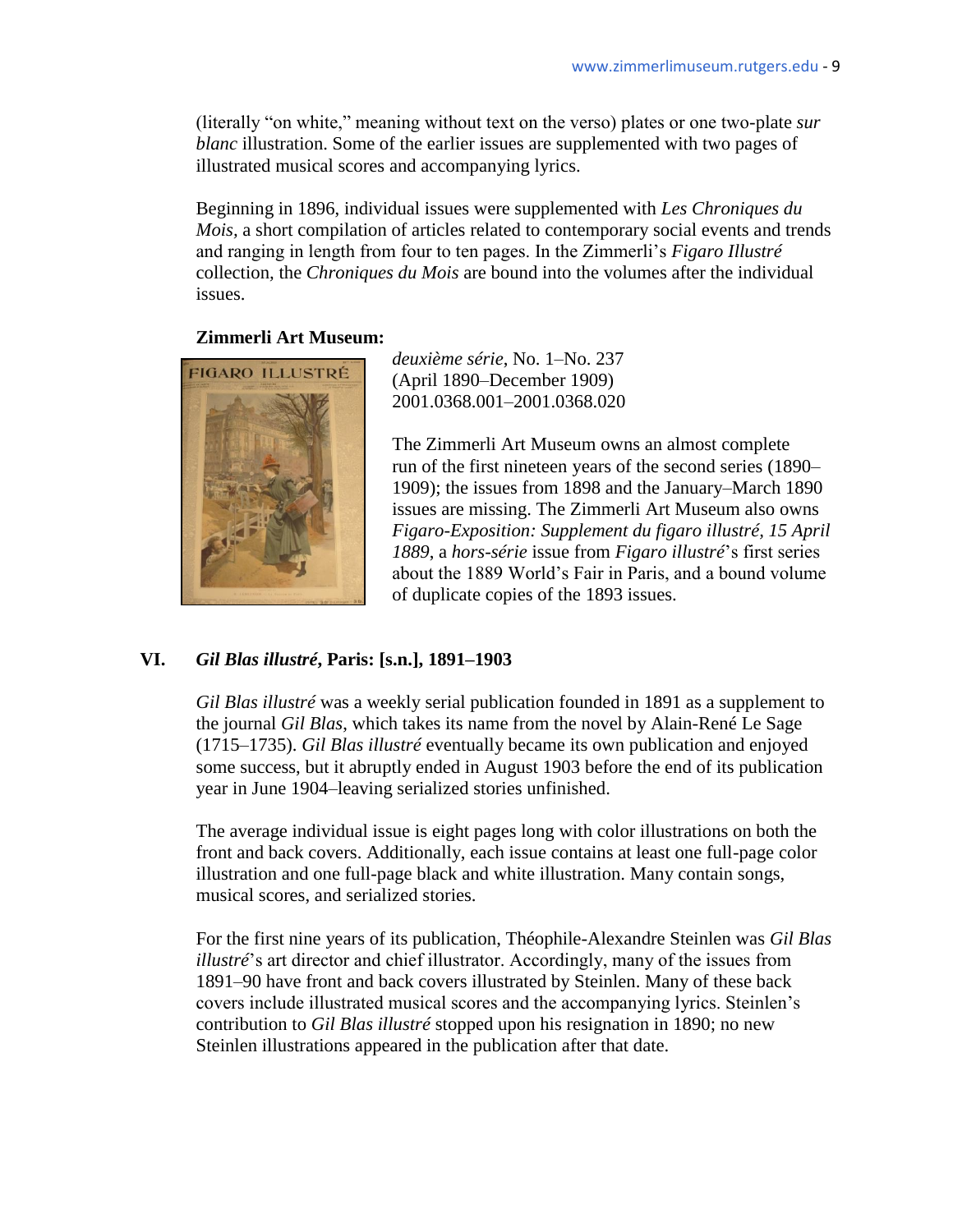

1<sup>re</sup> Année-12<sup>e</sup> Année, No. 1-No. 34 (May 30, 1891–August 21, 1903) 1990.0738.001–1990.0738.012

Fourteen volumes of bound periodical in marble binding. The Zimmerli Art Museum owns the complete run of all thirteen publishing years of this journal, with duplicate copies of issues from 1891 and 1895.

### **VII.** *La Jeune Belgique***, Brussels: [s.n.], 1880–1897**

*La Jeune Belgique* was a Belgian serial publication founded by Max Waller in 1880. Originally, this publication was issued bi-weekly and printed in Brussels, under the title *La Jeune revue littéraire*. By December 1881, the publication had been retitled *La Jeune Belgique.* From 1884 to 1895, the publication added the half-title *Revue mensuelle de littérature et d'art*. In 1896, at the start of the second series, a new halftitle appeared: *Revue hebdomadaire d'art et de critique.*

*La Jeune Belgique* was a French-language unillustrated literary review, containing a combination of Belgian poetry and essays. Bound in colorful papers, the individual issues were also offered in a volume that collected each year's issues.

In its early years, *La Jeune Belgique* was fifteen pages in length. As the publication evolved, issues were produced less frequently, often monthly and occasionally bimonthly, and were longer in length, averaging thirty pages per issue. Later the publication was produced in both Brussels and Paris.

### **Zimmerli Art Museum:**



BELGIOU

*La Jeune revue littéraire:*  1 re Année, No. 1–No. 12 (December 1880–Nov 15, 1881) 1990.0468

*La Jeune Belgique:*

première série, 1<sup>re</sup> Année–15<sup>me</sup> Année,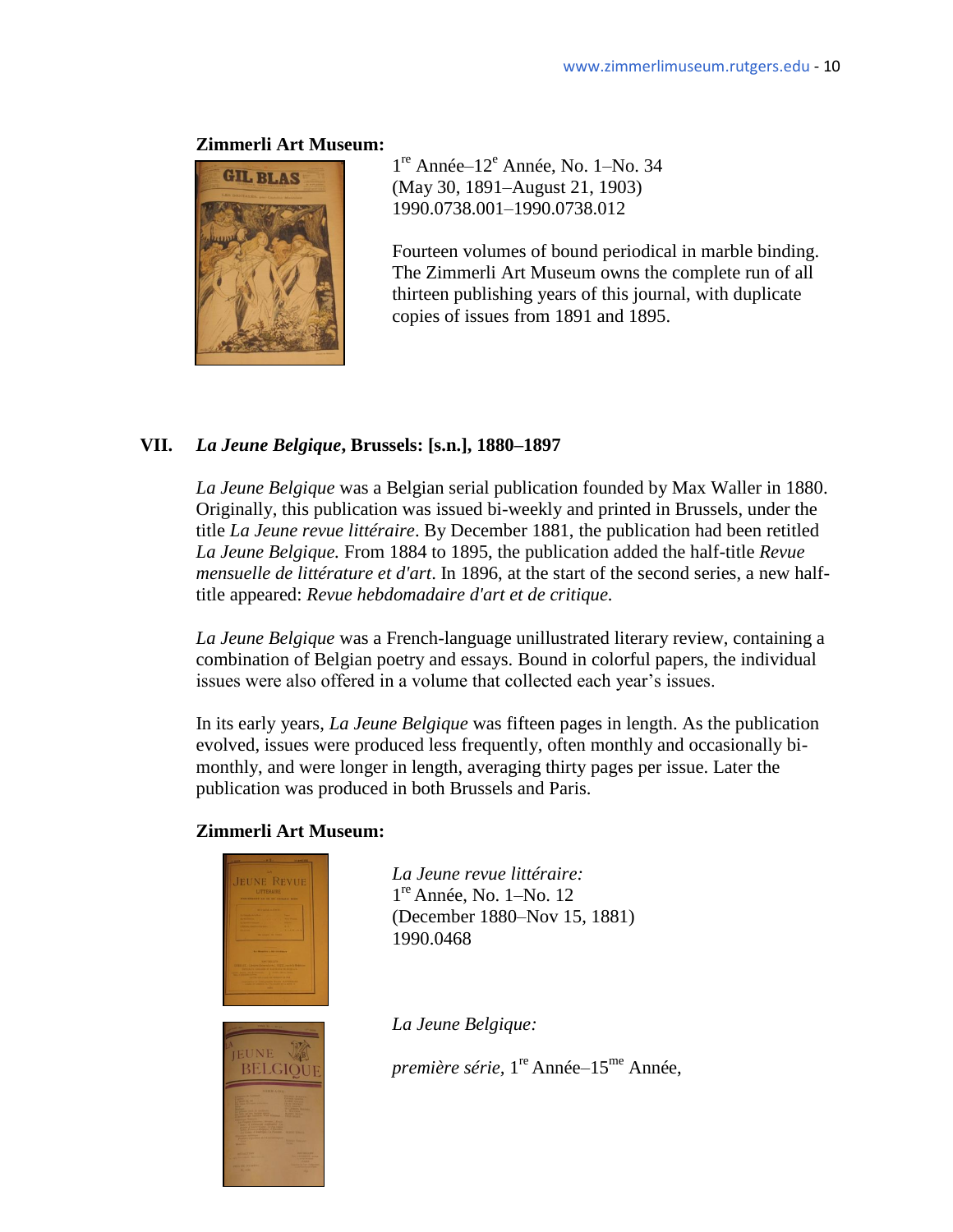No. 1– No. 12 (December 1, 1881–December 1895) 1990.0469–1990.0487

deuxième série, 16<sup>e</sup> Année–17<sup>e</sup> Année, No. 1– No. 52 (January 18, 1896–December 25, 1897) 1990.0488–1990.0489

Seventeen volumes of bound periodicals. One volume contains the complete run of *La Jeune revue littéraire,*  fourteen volumes comprise the complete first series of *La Jeune Belgique*, and two volumes containing the complete second series.

### **VIII.** *La Lanterne de Bruant***, Paris: Librairie de la caricature, 1897–1899**

This short-lived publication began under the direction of Aristide Bruant (1851– 1925), a notable French cabaret performer and nightclub owner. By its completion in 1899, a total of eighty-six issues of *La Lanterne de Bruant* had been printed.

The typical issue is twenty-four pages in length. Contents include essays, poetry, illustrations, and musical scores. Most issues begin and end with an illustrated poem or essay by Bruant. The remaining essays in each issue are unillustrated. Additionally, most issues contain at least one full-page or two-page black and white illustration (many being by Théophile Steinlen).

*La Lanterne de Bruant* contains very little publication information. The issues are numbered chronologically, but no dates are provided. The first twelve issues were issued weekly, although this schedule seems to have decreased by the final year of publication in 1899.

### **Zimmerli Art Museum**:



*I*<sup>re</sup> Année–3<sup>e</sup> Année] No. 1–No. 86

1995.0211.001–1995.0211.003

Three volumes of bound periodicals in red marble binding. Volumes one and two are dated 1897 and volume three is dated 1898, although these volumes also contain the issues from 1899. The Zimmerli Art Museum owns a complete

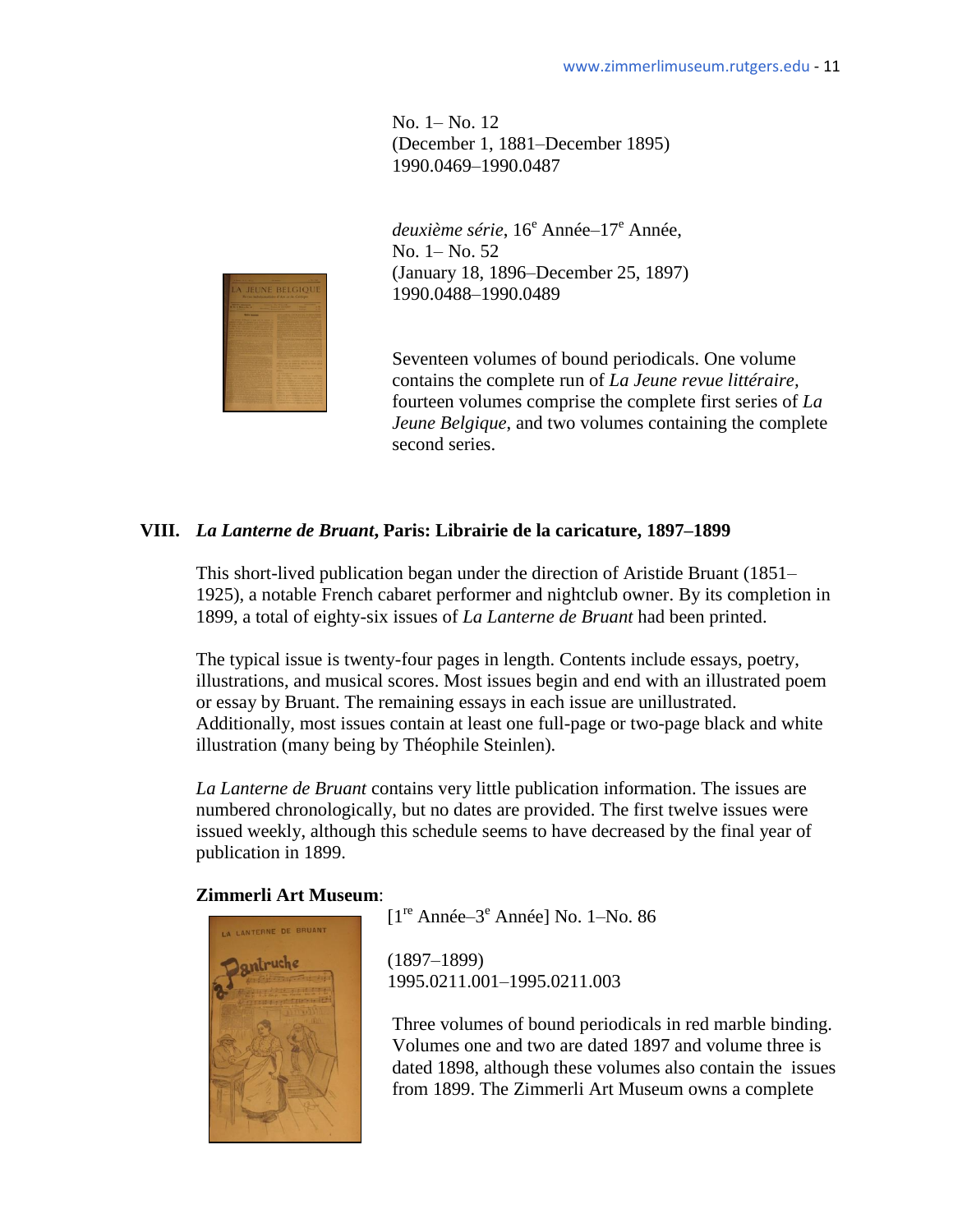run of this journal with the exception of issue no. 73.

### **IX.** *Paris à l'eau-forte: Actualité, Curiosité, Fantaisie***, Paris: R. Lesclide, 1873–1876**

Launched in 1873, this French journal was a weekly publication under the direction of Richard Lesclide. Initially, individual issues were sixteen pages long. By 1876, each issue contained only eight paginated sheets of text plus two plates with *sur blanc*  illustrations.

A unique aspect of this journal was its use of original etchings as the illustrations. In the earlier years, these etchings were printed on China paper and mounted on the journal pages using *chine collé* (also known as *chine appliqué;* a technique for printing onto very thin paper while simultaneously pressing it into a heavier backing sheet). After the layout of the issues changed, the etchings were printed on Holland paper and issued in the journal *hors-texte* (without text).

### **Zimmerli Art Museum:**



No. 1–No. 186/187 **March 1873–December 1876)**<br>1901-1915-001-1901-1915-011 PARIS 1991.1015.001–1991.1015.011

> Twelve volumes of bound periodicals in green marble binding. The Zimmerli Art Museum owns the complete run of this short-lived periodical. Collected, bound, and sold by the publishers, this edition of *Paris à l'eau-forte* comes with tables of contents listing the names of authors and artists as well as the page numbers of the essays and etchings in each individual issue.

### **X.** *La Plume***, Paris: [s.n.], 1889–1914**

*La Plume* was a French serial art and literary review published bi-monthly in Paris. From its onset in 1889 it was edited by Léon Deschamps, who was replaced by Karl Boès in 1899.

In its early years, *La Plume* issues were about twenty pages in length and included a supplementary *sur blanc* illustration. Typical issues include French poetry, essays, and musical scores. Additionally, many issues included numerous black and white illustrations. Occasionally, a supplement or other separate illustration appeared in color. The publisher also sold bound editions containing a year's individual issues and supplements, with added frontispieces, title pages, and indexes.

On the occasion of significant social and historical events, *La Plume* sometimes produced special issues, which were themed and often embellished. These special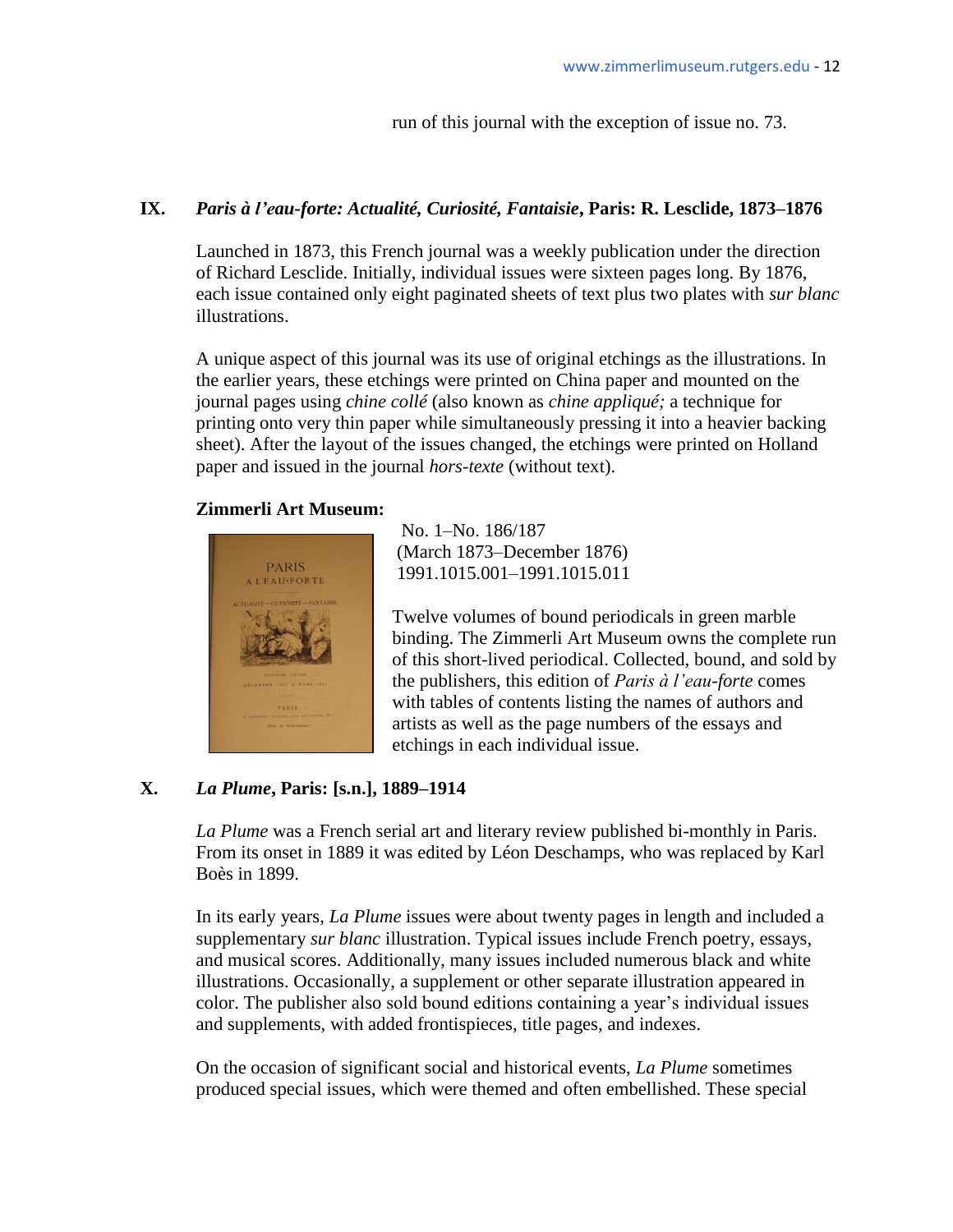editions often came in colored paper covers, which featured black and white illustrations and, at times, embossing.

By the end of Deschamps tenure as editor, *La Plume* was thirty pages in length and was loosely inserted into paper covers featuring a color illustration by Alphonse Mucha. These later issues remain unbound in the Zimmerli Art Museum collection.

#### **Zimmerli Art Museum:**



 $2^e$  Année– $11^e$  Année, No. 18–No. 256 (January 1, 1890–December 15, 1899) 1991.0793.001–1991.0793.010

One bound volume and nine boxes of unbound periodicals. The Zimmerli Art Museum owns a nearly complete run of *La Plume* from the years when it was under the direction of Léon Deschamps, except for the 1889 issues. While the 1894 issues have been bound into a hard-covered volume, the remainder of the Zimmerli Art Museum's collection of this journal is unbound. The individual issues retain their original color covers; these are loosely stitched together and housed in clamshell boxes.

#### **XI.** *La Revue blanche***, Paris: Revue blanche, 1891–1903**

*La Revue blanche* was a French serial publication that ran from 1891 through 1903 and focused on contemporary Parisian art and literature. It was founded and edited by the Natanson brothers–Alexandre, Alfred, and Thadée. The issues are largely unillustrated; they contain serialized stories that continued from one issue to the next. In addition to French art and literature, *La Revue blanche* published some of the first French translations of such well-known international authors as Henrik Ibsen, Leo Tolstoy, and Mark Twain.

This journal was closely associated with the Nabi (Hebrew word for "prophet") movement; partially because of its strong support of Alfred Dreyfus during the 1894 Dreyfus Affair, *La Revue blanche* served as a social and intellectual outlet for French-Jewish intelligentsia.

*La Revue blanche* was published in thirty "semesters" (sets containing half a publication years' issues).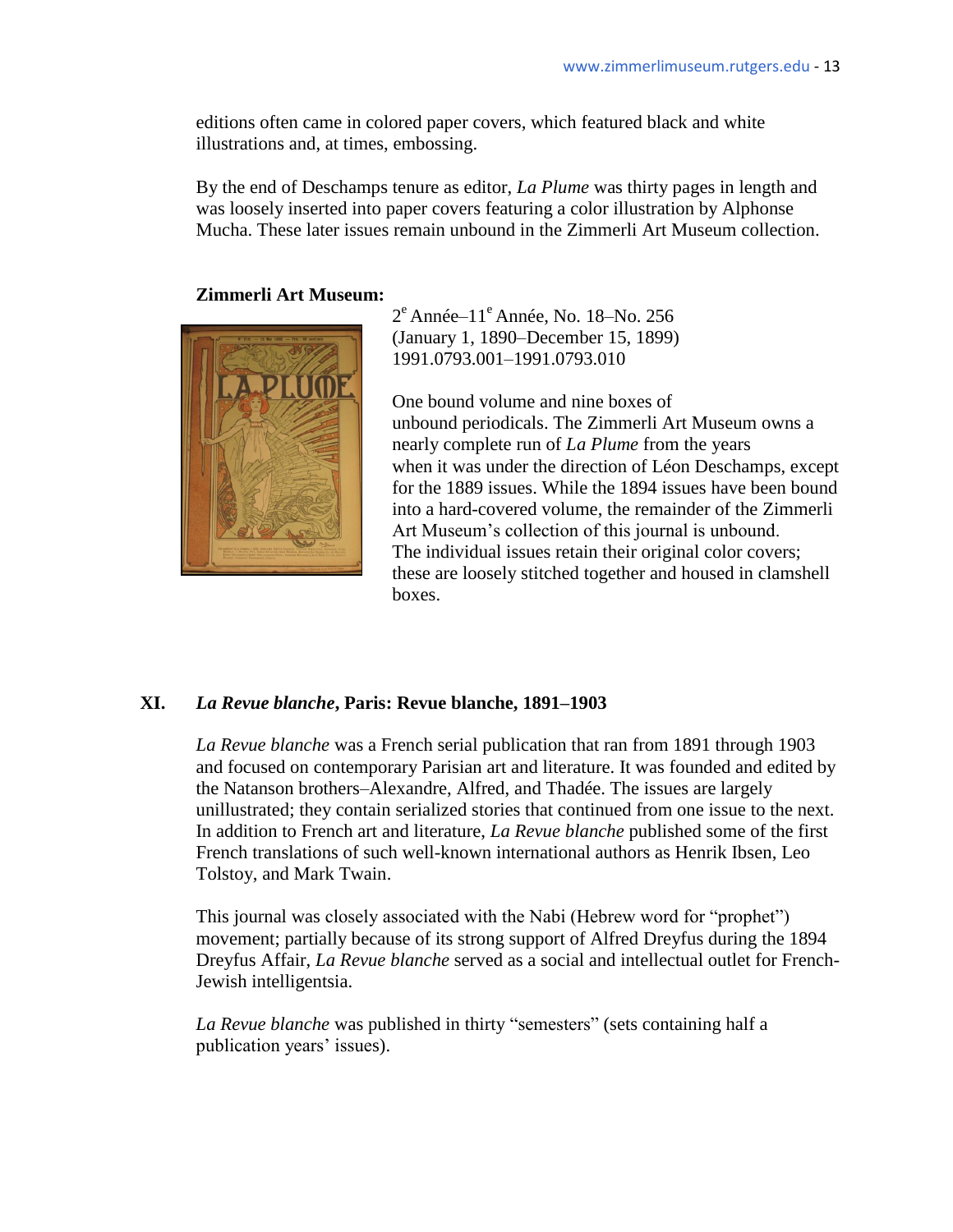

nouvelle série, 1<sup>re</sup> Année–14<sup>e</sup> Année, No. 3– No. 237 (December 1891–April 15, 1903) 1990.0210.001–1990.0210.228

Twenty-seven boxes of unbound periodicals. The Zimmerli Art Museum owns the full run of the last nine years of the *Le Revue blanche* from No. 38 (January 1895) to No. 237 (April 1903). The first four boxes contain individual issues and comprise most of the first four years of the publication (1891–1894), except the following issues: No. 1 and No. 2 (1891), No. 8 (May 1892), No. 10 (July 1892), No. 24 and No. 25 (October and November 1893), No. 29 and No. 37 (March and December 1894).

# **XII.** *La Revue illustrée***, Paris: L. Baschet, 1885 - 1912**

*La Revue illustrée* was a monthly serial publication founded by François Guillaume Dumas in December 1885. After Dumas retired as editor of *La Revue illustrée* in 1891, there was a succession of editors: René Baschet (1892–1903); Paul-Franz Namur (1903–1906); Jules Lamarre (1906–1908); and Gustave Ficker (1908–1912).

The journal included poetry and prose related to Parisian social life, the theater, and art. Musical scores and accompanying lyrics were also often included. Each issue is profusely illustrated with both black and white and color illustrations, including vignettes, full-page plates, and mounted illustrations. In addition to individual issues, *La Revue illustrée* was also available for purchase as an annual set.

### **Zimmerli Art Museum:**



December1885–June 1887; June–December 1890; January 1892–December 1897; January 1900–December

2001.0141.001- 2001.0141.003, 1996.0301.001-1996.013

Sixteen volumes bound in marble binding. The three volumes for 1885–87 are bound in red and lack title pages and individual issue covers. The remaining thirteen volumes, bound in brown, each contain a title page for the entire volume, although the individual issue covers are still lacking. These thirteen volumes also include indexes to the artists, authors, and illustrations in the years' issues. The Zimmerli Art Museum's issues of *La Revue illustrée* were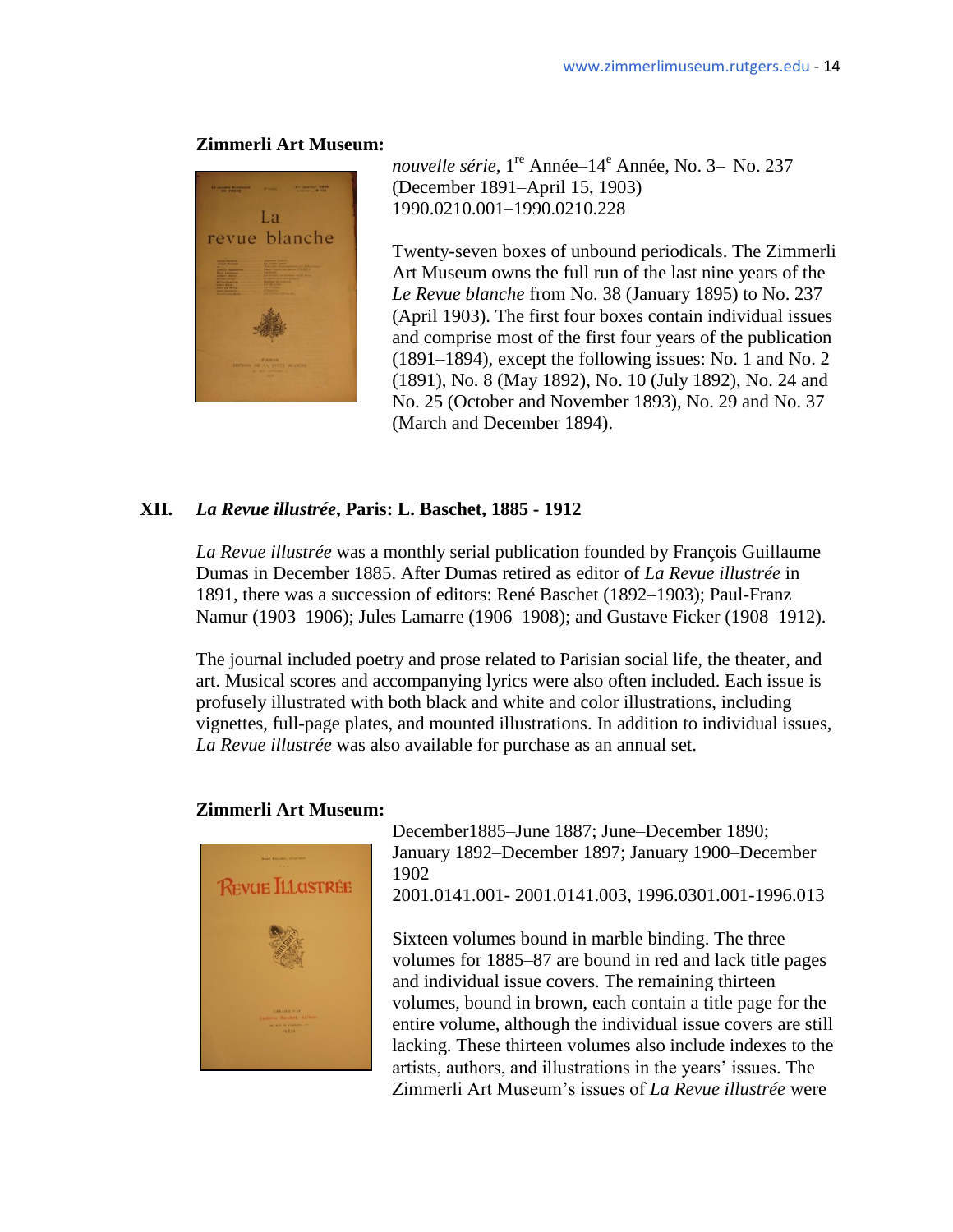produced under the direction of Dumas and Baschet.

#### **XIII.** *La Revue indépendante de littérature et d'art***, Paris: Albert Savine, 1886–1888**

This French serial publication was issued monthly. During its first year of publication, each individual issue was 170 pages long. By 1888, each issue had over 200 pages. Previously, this serial publication was titled *La Jeune France*.

#### **Zimmerli Art Museum:**



*nouvelle série*, No. 1–No. 26 (November 1886–December 1888) 1999.0245.001–1999.0245.009, 1999.0926.001–1999.0926.007

Sixteen volumes bound in marble binding. The Zimmerli Art Museum owns the complete run of the *nouvelle série*: nine volumes containing all twenty-six serial issues. The remaining seven volumes form an incomplete duplicate set, as the issues from April–September of 1897 are lacking.

### **XIV.** *Le Rire***, Paris: F. Juven, 1894–1950**

*Le Rire* was a French serial publication edited by Félix Juven and issued weekly on Saturdays. A typical issue was fourteen to sixteen pages in length and profusely illustrated. This satirical and comedic publication ridiculed the French government and highlighted political scandals, such as the Dreyfus Affair, which occurred at the publication's onset. It is considered the most successful of the *journaux humoristiques*.

From the time of its first printed series in 1894 through its second series, which began in February 1903 (the middle of that publication year), *Le Rire* was subtitled *Journal humoristique paraissant le samedi*. At the beginning of World War I in 1914, the publication took the title *Le Rire Rouge: Édition de guerre du journal "Le Rire," paraissant le samedi;* this title remained in place through the war's end in 1918. In 1919, *Le Rire* resumed its original title and continued to be published through 1950. In the 1970s, the publication was briefly revived for a few years.

Each issue has a color illustration on both the front and back covers and contains humorous and satirical articles accompanied by small black and white illustrations. Many issues also contain two full-page color illustrations and a full-page black and white illustration, in addition to a page of illustrated and text-based advertisements. Like many of the other journals of its day, *Le Rire* had special themed issues.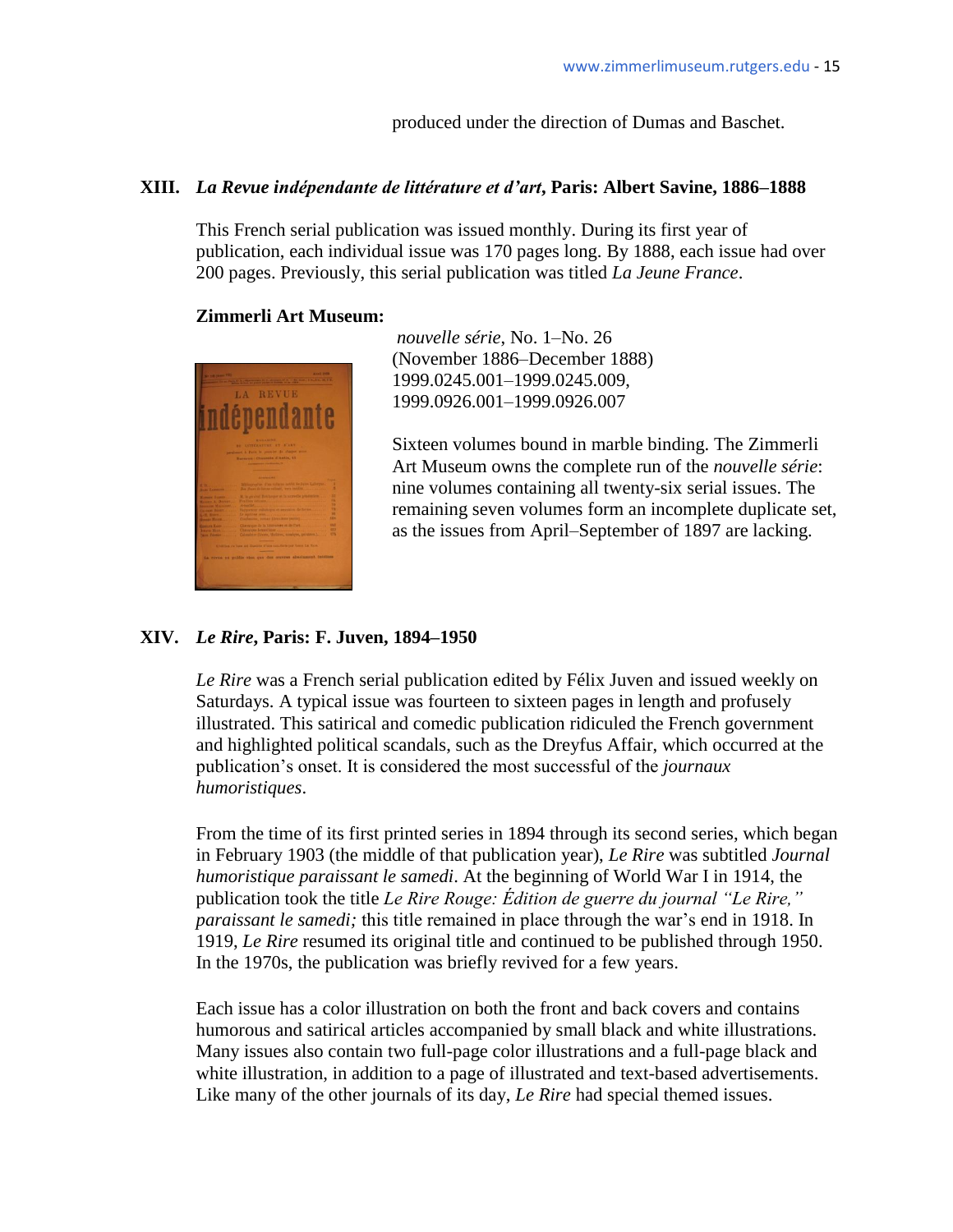





*Le Rire:*  <sup>re</sup> Année–7<sup>e</sup> Année, No. 1– No. 430 (November 10, 1894–January 31, 1903) 1990.0542; 76.033.001–76.033.002; 2001.0142; 1994.0145.001–1994.0145.004

 *nouvelle série*, No. 1–No. 600 (February 7, 1903–August 1, 1914) 1994.0145.004–1994.0145.014

 No. 1–No. 215 (November 21, 1914–December 28, 1918) 1994.0145.015–1994.0145.018

Twenty-four volumes of bound periodicals and some unbound individual issues. The Zimmerli Art Museum owns an almost complete run of the journal from 1894– 1906, encompassing the first series, *nouvelle série*, and the war-time series. Missing from the collection are  $4^e$  Année, No. 157–No. 164 (November 6, 1897–December 25, 1897).

Most of the volumes in the Zimmerli Art Museum's collection come from a specialty set of *Le Rire* with beautiful covers containing embossed images from the journal. These volumes are bound by publication year and include a title page. The remaining bound volumes belong to a different, less ornate specialty set. These volumes contain loosely bound issues, arranged by calendar year.

### **XV.** *Le Sourire: Journal Humoristique Illustré***, Paris: [s.n.], 1889–1939**

*Le Sourire* was serial publication under the direction of Maurice Méry and Alphonse Allais that was issued weekly on Saturdays. Begun in 1889, *Le Sourire* was launched to rival the highly successful journal *Le Rire.* Accordingly, its title, typeface, and page layout bear much similarity to those of *Le Rire.* When he founded the journal, Méry hired Allais, the former *Chat noir* manager and notable writer/humorist of his time, to give the new journal a competitive edge.

From its onset through issue No. 343 (May 19, 1906), individual *Le Sourire* issues were sixteen pages in length. After that date, the page length was reduced to only twelve pages. Each issue presented color illustrations on both the front and back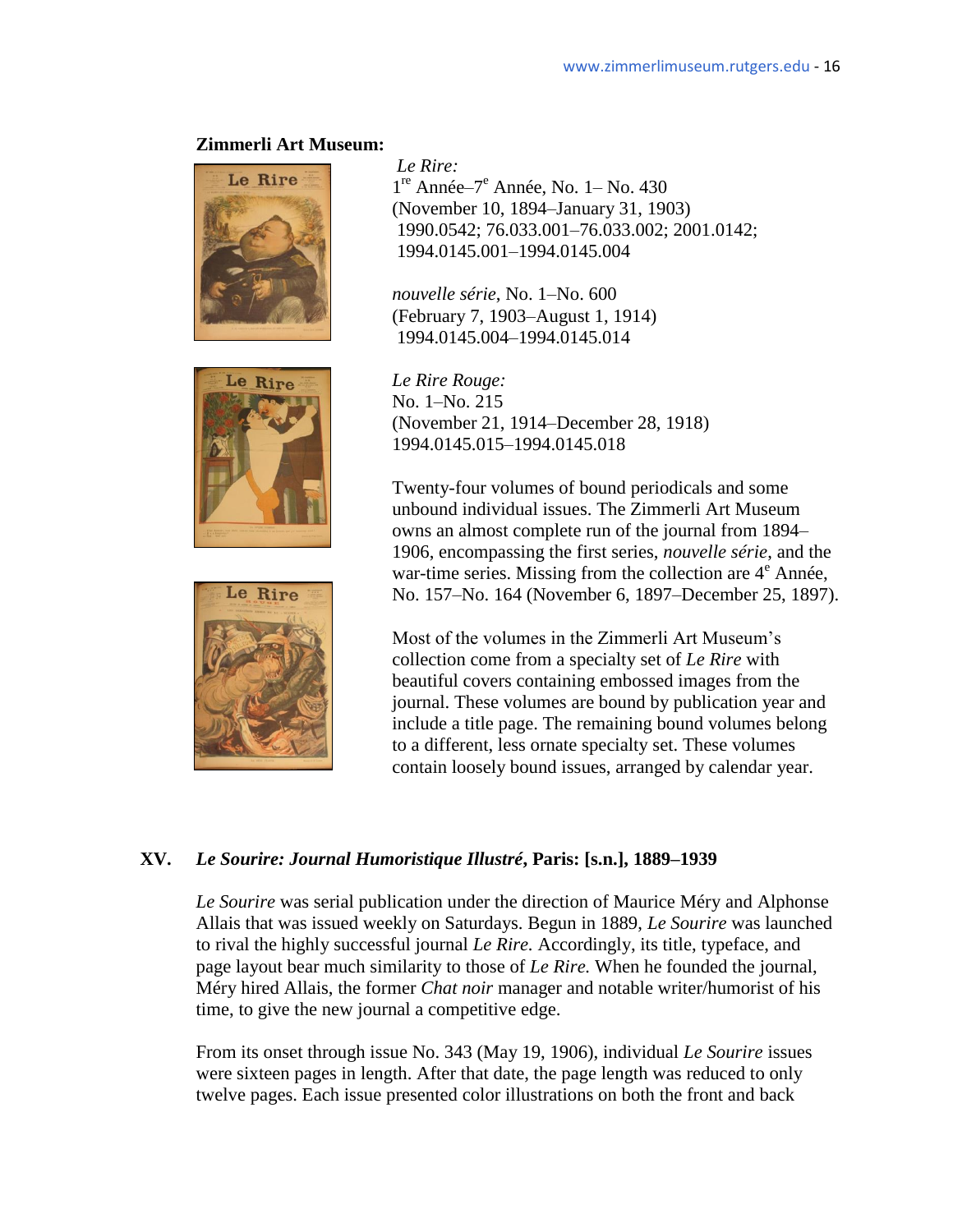covers. Additionally, each issue contained black and white illustrations, ranging in size from full page to small vignettes.

*Le Sourire* was published from 1889 to 1914, then resumed after World War I in 1919. The *nouvelle série* began in 1919 and continued through 1939, when the publication ceased.

### **Zimmerli Art Museum:**



1<sup>re</sup> Année-13<sup>e</sup> Année, No. 1-No.52 Le Sourire (October 28, 1889–December 28, 1911) 1996.0300.001–1996.0300.012 [SL-13E]

> Twelve volumes of bound periodicals in marble binding plus one folder with two unbound, duplicate issues. The Zimmerli Art Museum owns the complete run of the first twelve years of the journal.

# **Additional Journals in the Zimmerli Art Museum's Rare Book Collection:**

*L'Album*, Paris: J. Tallandier, 1902. *L'Ami du chanteur,* Paris: [s.n.], 1897–1898.  *Les Annales du theater et de la musique,* Paris: Paul Ollendorff, 1876–1909. *L'Art et les artistes,* Paris: [s.n.], 1914–1939. *Art et decoration,* Paris: Editions Albert Lévy, 1898–1906. *L'Art et l'idée,* Paris: Ancienne Maison, 1892. *Arts et métiers graphiques,* Paris: Hachard et cie., 1936. *L'Art moderne,* Bruxelles: Impr. F. Callewaert, 1882–1883. *Les Arts de la vie*, Paris: Librairie Larousse, 1904–1905. *Au Quartier Latin,* Paris: [s.n.], 1896; 1899. *La Baïonette, Paris: L'Edition Française Illustrée, 1915. Le Bambou,* Paris: E. Dentu, 1893. + *La Batte,* Paris: [s.n.], 1888. *La Bonne chanson*, Paris: Librairie de la bonne chanson, 1908–1913. *Le Boulevard,* Paris: Etienne Carjat, 1862-1863. *Les Beaux-Arts,* Paris: [s.n.], 1896. *Le Boudoir,* Paris: [s.n.], 1880. *La Carmagnole*, Paris: [s.n.], 1896 *Le Canard sauvage*, Paris: Edmont Chatenay, 1903. +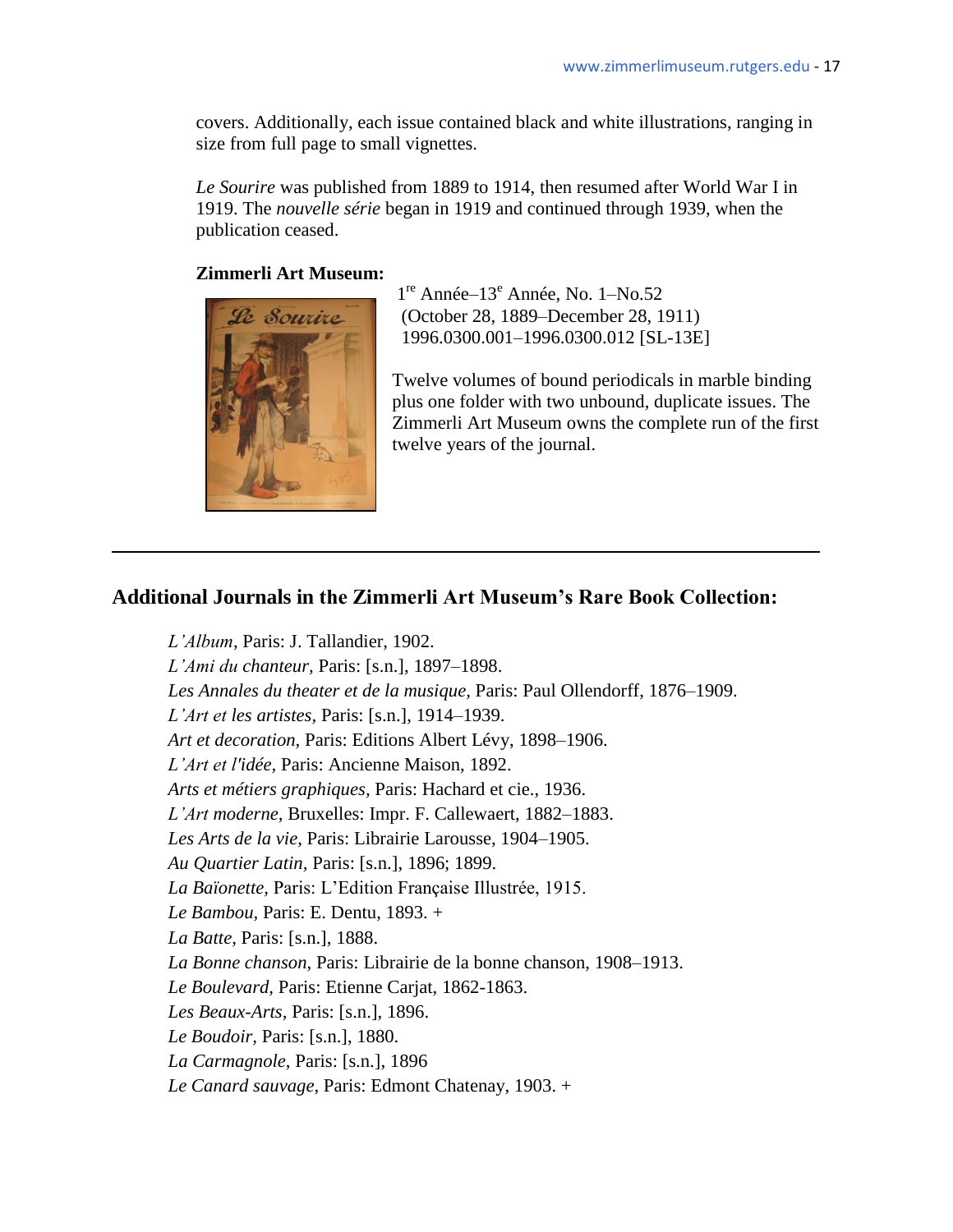*Les Chambres comiques*, Paris: J. Levy, 1886.

*Les Chansonniers de Montmartre*, Paris: Librarie Universelle, 1906.

*Le Chambard socialiste,* Paris: Grande impr., 1893–1894.

*Le Charge*, Paris: [s.n.], 1870.

- *Chefs-d'oeuvre de l'art*, Paris: Hachette, 1965.
- *La Chronique médicale*, Paris: [s.n.], 1902.
- *Cocorico,* Paris: P. Boutigny, 1898-1902. +
- *Comoedia illustré,* Paris: [s.n.], 1911–1912; 1914.
- *Les Contemporains,* Paris: [M. Duffieux], 1880–1881.
- *Cosmopolis*, Paris: Armand Colin et Cie., 1897
- *Crapouillot*, Paris: Société des Éditions Parisiennes Associées, 1955; 1959; 1977.
- *Le Courrier d'Épidaure*, Paris: Imp. L. Bellenand et fils, 1934.

*La Critique*, Paris: [s.n.], 1897.

- *Le Diable boiteux,*Paris, Versailles: [s.n.], 1882.
- *Le Don Quichotte,* Bordeaux: [s.n.], 1890.
- *L'Echo de Paris*, Paris: Simond, 1891; 1892–1893.
- *L'Eclipse*, Paris: [s.n.], 1868–1876.
- *L'Escarmouche,* Paris: L'Escarmouche, 1893–1894. +
- *Essais d'art libre,* Paris: E. Girard, 1892–1895.
- *Les étoiles*, Paris: [s.n.], 1896–1987.
- *Les Étude académique*, Paris: [s.n.], 1907.
- *Le Fifre,* Paris: J.-L. Forain, 1889. +
- *Le Fond de Bain*, Géuthary: [s.n.], 1895; 1896.
- *Le Frou Frou,* Paris: [s.n.], 1900–1902.
- *Gazette des beaux-arts*, Paris: [s.n.], 1914.
- *Gazette du merle jaune*, Lyon: Presse du merle jaune, 1903.
- *Le Génie civil,* Paris: Éditions du Génie civil, 1884–1887.

*Gill-revue*, Paris: L'Éclpse, 1868.

- *Le Grand Monde,* Paris: [s.n.], 1899.
- *Le Gueux*, Paris: [s.n.], 1891–1892.
- *Les Hommes d'aujourd'hui,* Paris: Librairie Vanier, 1879.
- *Les Hommes du jour*, Paris: H. Fabre, 1908.
- *L' Hydropathe*, Paris: [s.n.], 1879–1880.
- *L'Illustration,* Paris: J.J. Dubochet, 1889; 1905.
- *L'Image,* Paris: La Corporation Française des Graveurs sur Bois, c.1899.
- *Les Images galantes,* Paris: [s.n.], c. 1905.
- *Le Journal,* 1894-1896
- *Le Journal amusant*, Paris: [s.n.], 1859; 1890; 1893.
- *Journal héraldique, archéologique, financier,* Paris: [s.n.], 1881.
- *La Lanterne japonaise*, Paris: [s.n.], 1888–1889.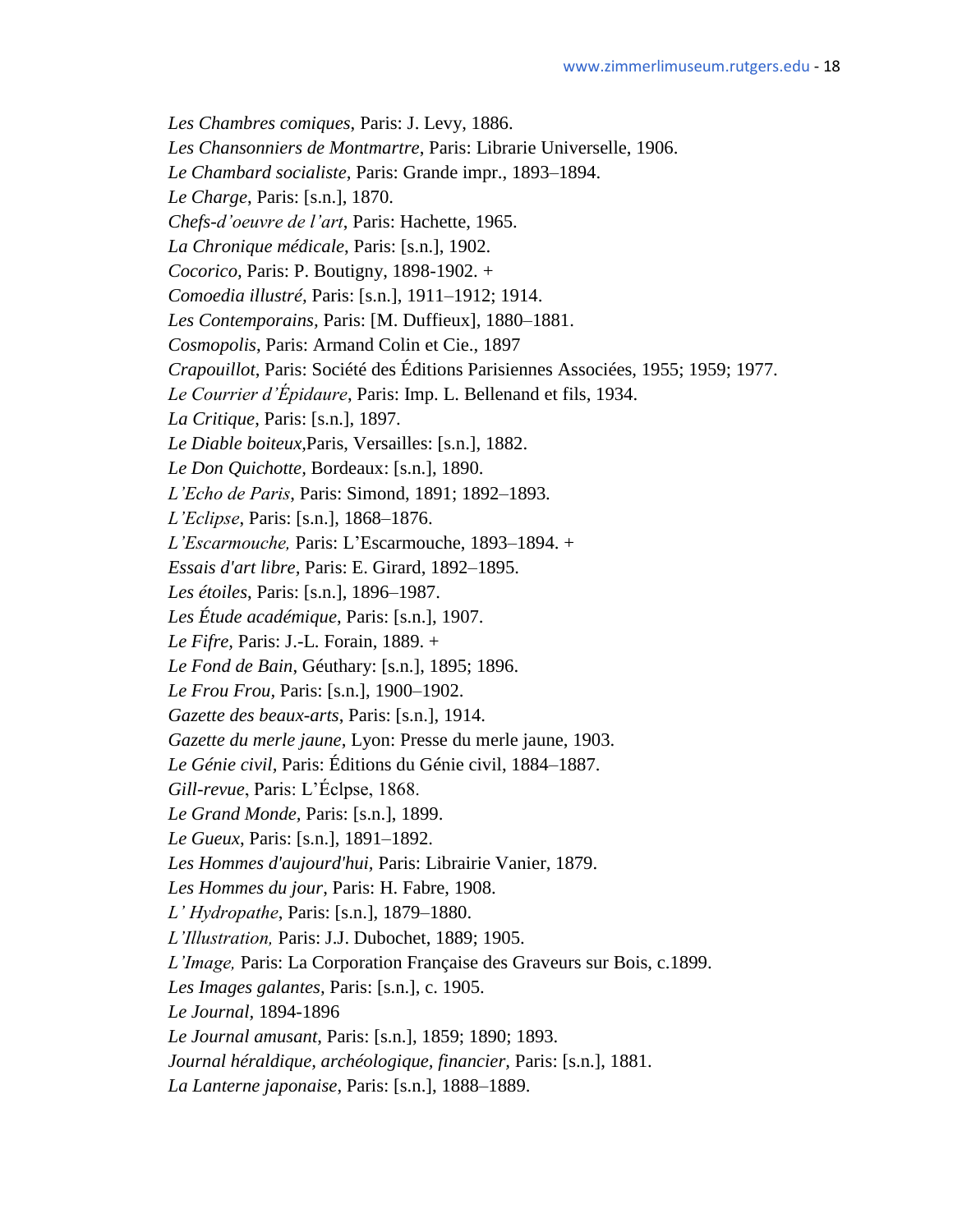*La Lanterne de Pitou,* Paris: [s.n.], 1876.

*Le Livre: Bibliographie moderne*, Paris: A. Quantin, 1880–1889. +

*Le Livre d'art*, Paris: L'Epreuve, 1896. +

*Le Livre et l'image,* Paris: É. Rondeau, 1893–1894. +

*La Lune rousse*, Paris: [s.n.], 1876–1879. +

- *Le Mirliton,* Paris: [s.n.], 1885–1906. +
- *La Mode illustrée,* Paris: Firmin Didot, 1875–1894.
- *Le Monde artiste illustré*, Paris: [s.n.], 1901
- *Le Monde plaisant*, Paris: Impr. Bernard, 1878–1881.

*Le Mot,* Paris: [s.n.], 1914–1915 +

- *La Musique pour tous,* Paris: [s.n.], 1907.
- *Le Nouveau Paris,* Paris: [s.n.], 1903–1905.
- *Le Nu Esthetique*, Paris: E. Bernard, 1902–1905.
- *L'Oeuvre et l'image,* Paris: C. Meunier, 1900 1902.
- *L'Omnibus de Corinthe*, Paris: [s.n.], October 1896–1898.
- *Le Pal*, Paris: Penin et Soirat, 1885.
- *Panurge*, Paris: [s.n.], 1882 1883. +
- *Paris-Artiste,* Paris: [s.n.], 1883–1884.
- *Paris-Croquis*, Paris: Impr. A. Lanier, 1888–1889. +
- *Paris illustré,* Paris: A. Lahure, L. Baschet, 1883-1885; 1886; 1887; 1889.
- *Paris-Noël,* Paris: G. Petit, 1885–1886.
- *Le Parisien de Paris,* Paris: Typ. Chamerot et Renouard, 1897–1898.
- *La Parodie,* Paris: [s.n.], 1869–1870. +
- *Les Partisans*, Paris: La Maison d'art, 1900–1901. +
- *Petit journal pour rire,* Paris: H. Plon, n.d.
- *La Petite lune,* Paris: Impr. Du Journal La petite lune, 1878-1879. +
- *Le Petit Piou Piou,* Paris: [s.n.], c. 1888.
- *Le Pinceau*, Paris: E. Bernard, 1898.
- *Le Pierrot*, Paris: [s.n.], 1888–1891. +
- *Psst…!*, Paris: Plon, 1898–1899. +
- *Les Quat'z'Arts*, Paris: [s.n.], 1897–1905.
- *La Question*, Paris: [s.n.], 1878. +
- *La Revue des concerts*, Paris: [s.n.], 1887.
- *La Revue Franco-Américaine,* Paris: [s.n.], 1895.
- *Le Sifflet*, 10, Galerie du Théâtre-français, 1898–1899.
- *Simplicissimus*, Munich: Simplicissimus Verlag, 1897–1918.
- *The Strand,* London: G. Newnes, 1894–1900.
- *The Studio*, London: Offices of the Studio, 1893–1904.
- *Le Théâtre,* Paris: Jean Boussod, Manzi, Joyant & Cie., 1903–1907.
- *Théâtre d'art,* Paris: [s.n.]. c.1891.